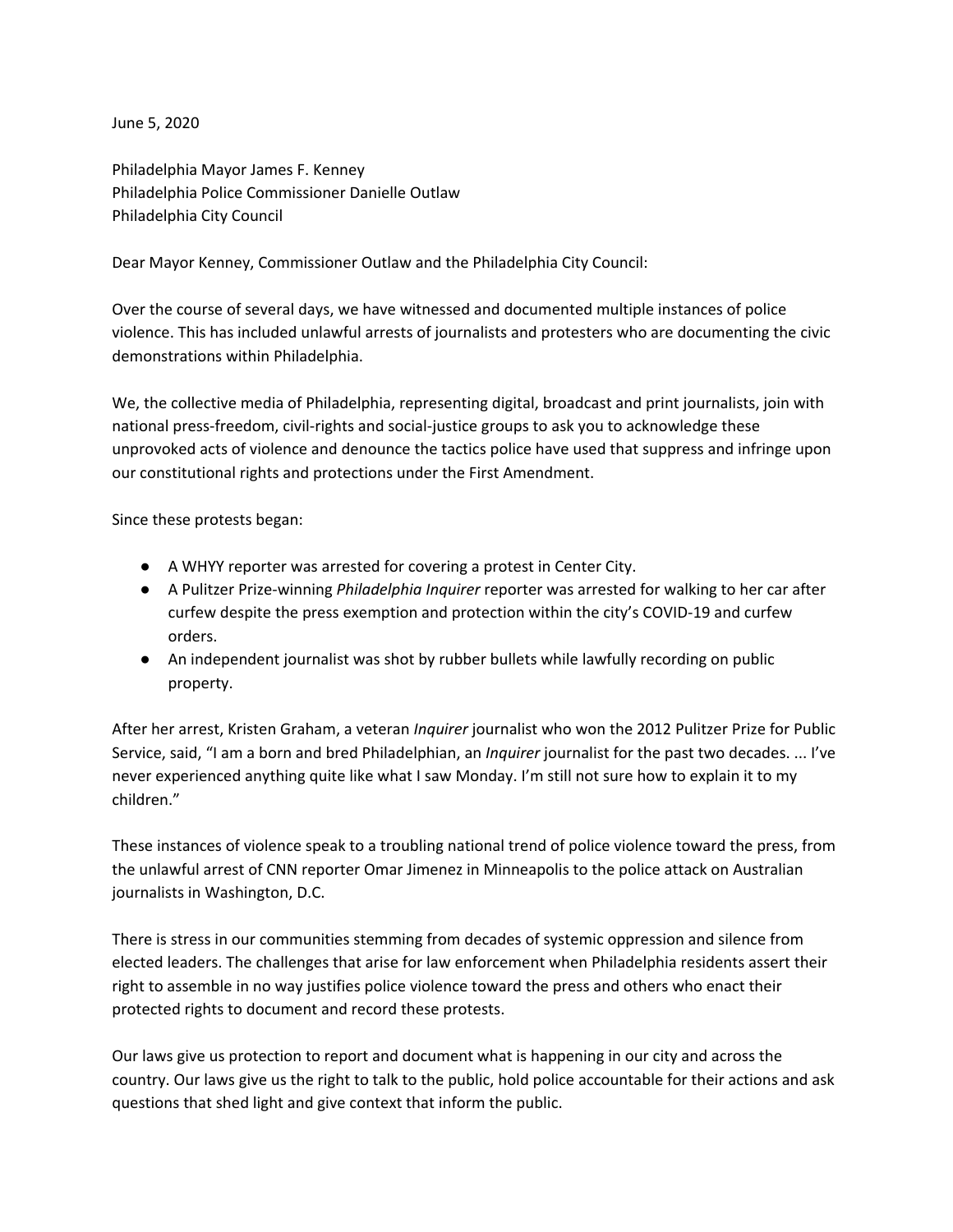As elected leaders, you are sworn to uphold our rights. We, the undersigned, call on you to do the following:

- Immediately end the practice of arresting journalists and protesters expressing their First Amendment rights, including freedom of speech, freedom of the press and freedom to peacefully assemble.
- Immediately release anyone who's been detained for exercising those protected rights and drop any related charges.
- Immediately release any newsgathering materials taken from journalists and protesters, and cease pressuring journalists to hand over newsgathering materials and footage.
- Issue a public statement affirming these First Amendment rights and assert that members of the press and the public have a right to record police activity and public protests.
- Publicly commit to transparency in all interactions with the press; this includes publicizing arrests, residents detained and charges issued.
- Publicly reinforce the fact that police officers and members of the National Guard do not have the right to unlawfully arrest and detain members of the press or protesters who are recording or otherwise documenting demonstrations within the city.

Signed,

Free Press Movement Alliance Project Philadelphia Association of Black Journalists

ACLU of Pennsylvania Asian American Journalists Association – Philadelphia Bonfire Media Collective Boston Institute for Nonprofit Journalism Common Cause Common Cause Pennsylvania Doc Society / Good Pitch Local Philly Fairness and Accuracy in Reporting (FAIR) Freedom of the Press Foundation G-Town Radio **Generocity** Germantown Info Hub Globalvision Government Accountability Project Green Philly Independence Public Media Foundation Kensington Voice